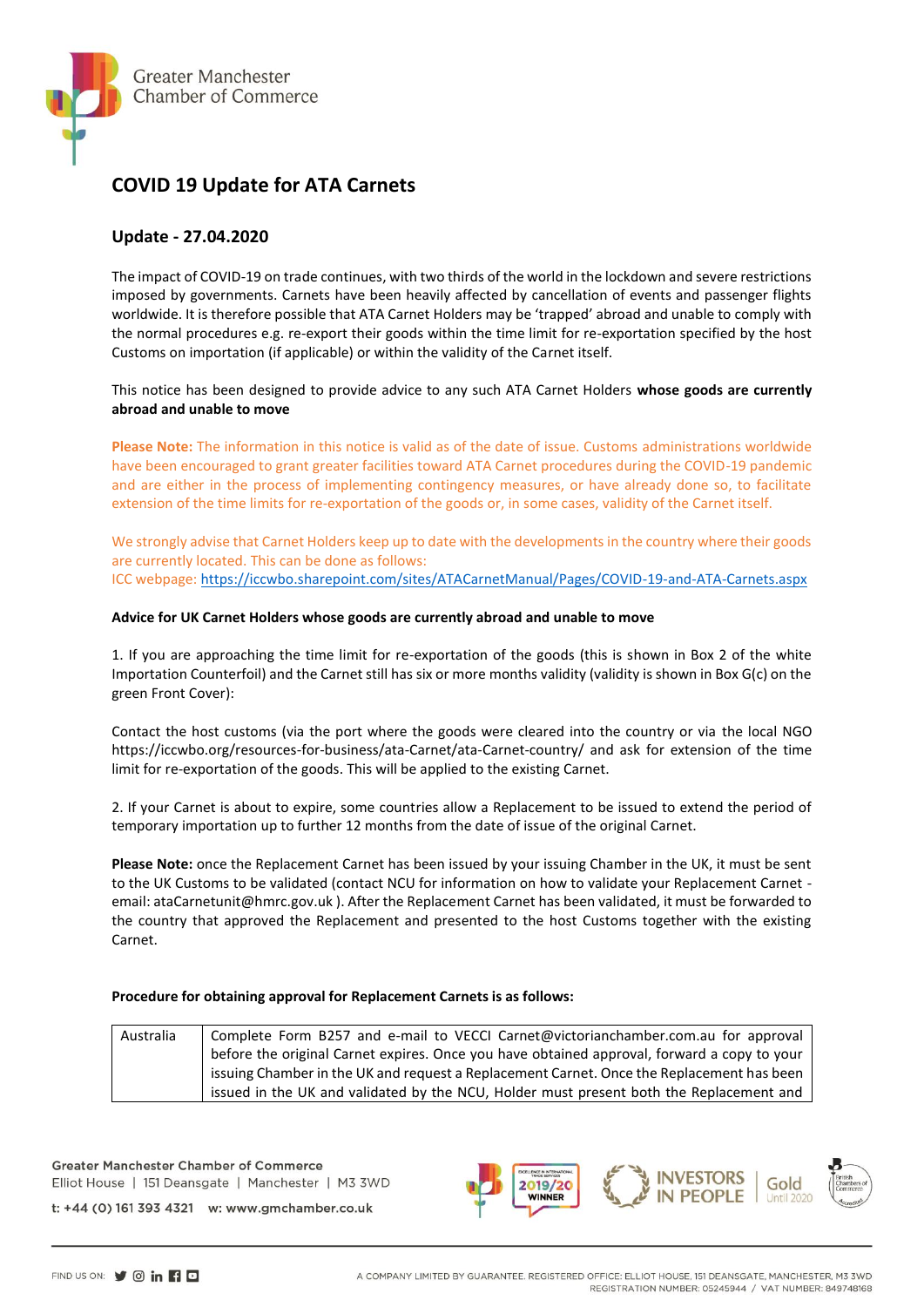

**Greater Manchester** Chamber of Commerce

|                           | existing Carnet to the Australian Customs at the port of importation to allow the goods to<br>remain in the country beyond the validity of the original Carnet.                                                                                                                                                                                                                                                                                                                                                                                                                                                                                                                                                                                                                                                                              |
|---------------------------|----------------------------------------------------------------------------------------------------------------------------------------------------------------------------------------------------------------------------------------------------------------------------------------------------------------------------------------------------------------------------------------------------------------------------------------------------------------------------------------------------------------------------------------------------------------------------------------------------------------------------------------------------------------------------------------------------------------------------------------------------------------------------------------------------------------------------------------------|
| Canada                    | Contact CBSA CBSA.Temporary Importations Temporaires.ASFC@cbsa-asfc.gc.ca with the<br>details of the existing Carnet (Carnet no, expiry date, port of importation, reason for extension)<br>and request approval for extension before the original Carnet expires. Once you have obtained<br>approval, contact your issuing Chamber in the UK and request a Replacement Carnet. Once the<br>Replacement has been issued in the UK and validated by the NCU, Holder must present both<br>the Replacement and existing Carnet to the Canadian Customs at the port of importation to<br>allow the goods to remain in the country beyond the validity of the original Carnet.                                                                                                                                                                    |
| China                     | No prior approval is required; contact your issuing Chamber in the UK and request a<br>Replacement Carnet before the original Carnet expires. Once the Replacement has been issued<br>in the UK and validated by the NCU, Holder must present both the Replacement and existing<br>Carnet to the Chinese Customs at the port of importation to allow the goods to remain in the<br>country beyond the validity of the original Carnet. If Holders cannot visit the Customs office<br>due to the impact of COVID-19, please request the extension via Chinese Customs website:<br>www.customs.gov.cn/                                                                                                                                                                                                                                         |
| Hong Kong                 | No prior approval is required; contact your UK issuing Chamber and request a Replacement<br>Carnet before the original Carnet expires. Once the Replacement has been issued in the UK and<br>validated by the NCU, Holder must present both the Replacement and existing Carnet to the<br>Hong Kong Customs at the port of importation to allow the goods to remain in the country<br>beyond the validity of the original Carnet.                                                                                                                                                                                                                                                                                                                                                                                                            |
| Israel                    | If the final date of re-exportation originally granted or the Carnet validity are between 1 January<br>2020 and 1 June 2020, the re-exportation time limits are automatically extended to 1 July 2020<br>(i.e. there is no need to issue Replacement Carnet or apply for the extension).                                                                                                                                                                                                                                                                                                                                                                                                                                                                                                                                                     |
| Japan                     | Japan will only accept Replacement Carnets for the purposes of the COVID-19 pandemic<br>facilitation measures. No prior approval will be required; however, the Holder will need to<br>request a letter from the UK issuing Chamber confirming that they were unable to re-export<br>the goods as a result of the pandemic. Copy of the correspondence from the carrier (i.e. airline)<br>confirming that the original return flight was cancelled will need to be appended to the UK<br>issuing Chamber letter. Once the Replacement has been issued in the UK and validated by the<br>NCU, Holder must present both the Replacement and existing Carnet + the letter from issuing<br>Chamber to the Japanese Customs at the port of importation to allow the goods to remain in<br>the country beyond the validity of the original Carnet. |
| Korea<br>(Republic<br>of) | No prior approval is required; contact your issuing Chamber in the UK and request a<br>Replacement Carnet before the original Carnet expires. Once the Replacement has been issued<br>in the UK and validated by the NCU, Holder must present both the Replacement and existing<br>Carnet to the Korean Customs at the port of importation to allow the goods to remain in the<br>country beyond the validity of the original Carnet.                                                                                                                                                                                                                                                                                                                                                                                                        |
| Mexico                    | Replacement can be issued only if, at the time of requesting extension, the Carnet has less than<br>six months of validity remaining. Once the Replacement has been issued in the UK and<br>validated by the NCU, Holder will need to register the Replacement Carnet with Mexican<br>Customs Authority http://Carnet-ata.org/atav3/web/index.php?r=importaciones/create<br>The Replacement and existing Carnet can then be presented to the Mexican Customs at the<br>port of importation to allow the goods to remain in the country beyond the validity of the<br>original Carnet.                                                                                                                                                                                                                                                        |

**Greater Manchester Chamber of Commerce** Elliot House | 151 Deansgate | Manchester | M3 3WD



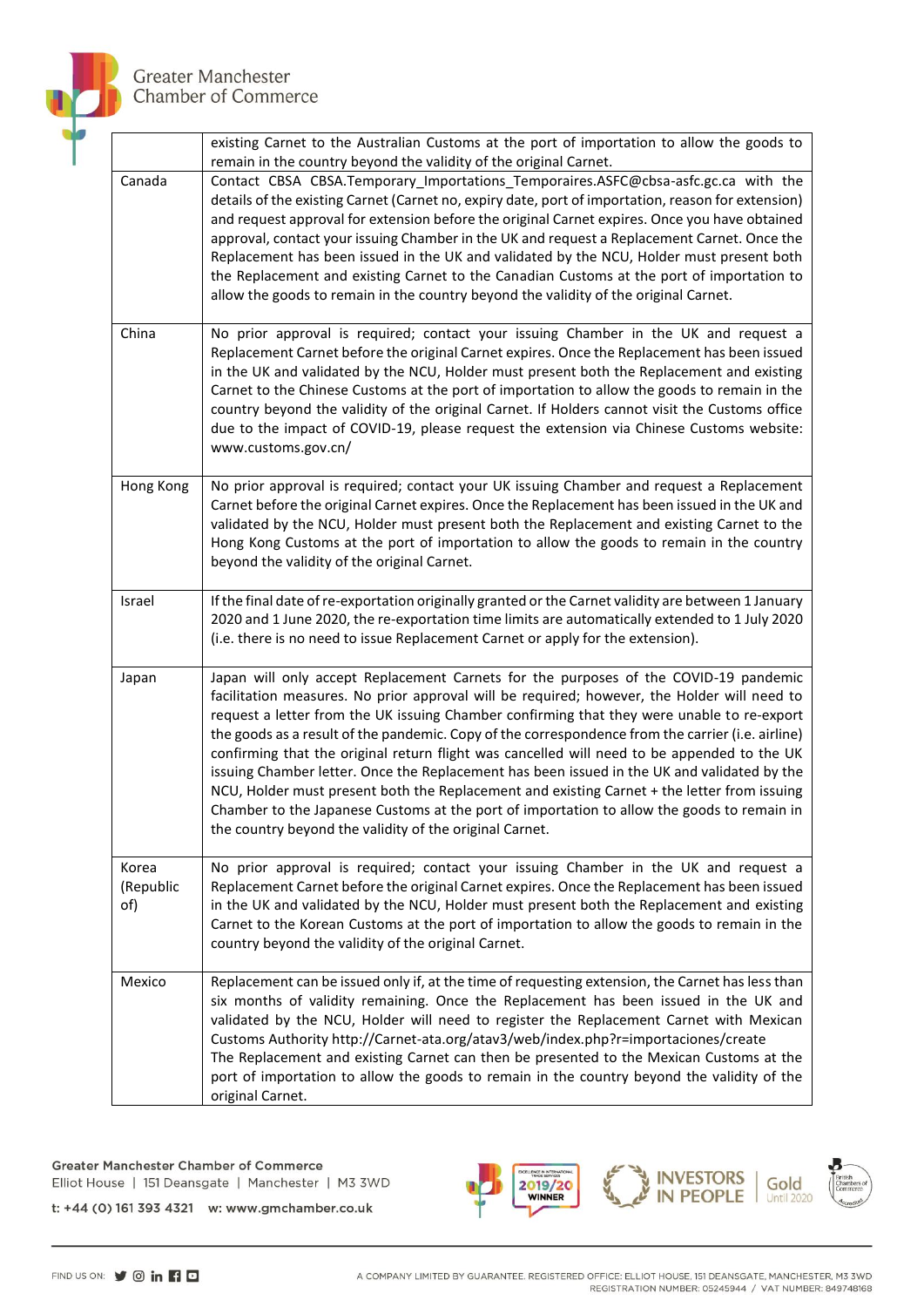

| Morocco               | Moroccan Customs do not accept Replacement Carnets. The Holder should contact the UK<br>Chamber that issued the original Carnet and ask for a letter requesting Moroccan Customs to<br>extend the period of temporary admission of the goods in Morocco, owing to the COVID-19<br>pandemic. The Holder presents the letter to the Moroccan Customs at the office of importation<br>to request extension.                                                                                                                                                                                                                                                                                                                                                                                                                                                                                                                                                                                                                                                                                                                                                                                                                                                                                                                                                                                                                                                                                                                                                                                                                                                                                                                                                                                                                                                                                                                                                                                                                    |
|-----------------------|-----------------------------------------------------------------------------------------------------------------------------------------------------------------------------------------------------------------------------------------------------------------------------------------------------------------------------------------------------------------------------------------------------------------------------------------------------------------------------------------------------------------------------------------------------------------------------------------------------------------------------------------------------------------------------------------------------------------------------------------------------------------------------------------------------------------------------------------------------------------------------------------------------------------------------------------------------------------------------------------------------------------------------------------------------------------------------------------------------------------------------------------------------------------------------------------------------------------------------------------------------------------------------------------------------------------------------------------------------------------------------------------------------------------------------------------------------------------------------------------------------------------------------------------------------------------------------------------------------------------------------------------------------------------------------------------------------------------------------------------------------------------------------------------------------------------------------------------------------------------------------------------------------------------------------------------------------------------------------------------------------------------------------|
| New<br>Zealand        | The Holder must contact the UK Chamber that issued the original Carnet and provide the<br>following details<br>· Carnet Number · Port of Importation · Date of Importation · Reason for Replacement & likely<br>date of re-export                                                                                                                                                                                                                                                                                                                                                                                                                                                                                                                                                                                                                                                                                                                                                                                                                                                                                                                                                                                                                                                                                                                                                                                                                                                                                                                                                                                                                                                                                                                                                                                                                                                                                                                                                                                           |
|                       | The UK issuing Chamber will then lodge a request for approval of the extension with the New<br>Zealand NGO (Carnet@wecc.org.nz). Once the approval has been received and Replacement<br>issued - the Holder will need to get the Replacement validated by the NCU. Both the<br>Replacement and existing Carnet will need to be presented to the New Zealand Customs at the<br>port of importation to allow the goods to remain in the country beyond the validity of the<br>original Carnet.                                                                                                                                                                                                                                                                                                                                                                                                                                                                                                                                                                                                                                                                                                                                                                                                                                                                                                                                                                                                                                                                                                                                                                                                                                                                                                                                                                                                                                                                                                                                |
| Norway                | The Norwegian Customs Authorities have taken the following decision, regarding the<br>management of ATA Carnets that are about to expire and whose goods cannot be re-exported<br>due to the emergency measures taken by the Norwegian Government from March 12th, 2020.<br>With regard to ATA Carnet, it is recalled that: 1) the Holder of the Carnet, before the expiry of<br>its validity, may request a Replacement Carnet to the Chamber of Commerce that issued the<br>previous one, which will have a new term of validity of one year from the date of issue. In order<br>to make the Replacement Carnet valid, it must be presented together with the original ATA<br>Carnet to the Customs of the country of temporary exportation and to the Customs Office<br>where it was presented for temporary importation, or where the goods are located, for taking<br>in charge of the new Carnet and the simultaneous discharge of the "original". Or: 2) In<br>consideration of the difficulties of this emergency period, in relation to the carrying out of the<br>re-exportation operations of the goods, in the event that the operators are in no position to<br>comply with the normal procedures mentioned above within the deadlines, it will be possible<br>to request the Customs offices to extend the re-exportation terms, even beyond the validity of<br>the Carnet, The expiry date of the Carnet can be prolonged with one month - at a time for the<br>sole purpose of re-exportation. Holders who have ATA Carnets on the point of expiring could<br>send Oslo Chamber of Commerce a request to authorise the re-exportation specifying that the<br>delay is caused by the current epidemic situation. The data to be communicated are the<br>following:<br>• ATA Carnet number<br>• The name of the Holder<br>• Date of validity<br>. Name of the Customs office where the formalities should be accomplished<br>The demands have to be sent to the following address: exportdocuments@chamber.no |
| Russian<br>Federation | No prior approval is required; contact your issuing Chamber in the UK and request a<br>Replacement Carnet before the original Carnet expires. Once the Replacement has been issued<br>in the UK and validated by the NCU, Holder must present both the Replacement and existing<br>Carnet to the Russian Customs at the port of importation to allow the goods to remain in the<br>country beyond the validity of the original Carnet.                                                                                                                                                                                                                                                                                                                                                                                                                                                                                                                                                                                                                                                                                                                                                                                                                                                                                                                                                                                                                                                                                                                                                                                                                                                                                                                                                                                                                                                                                                                                                                                      |
| Singapore             | No prior approval is required; contact your issuing Chamber in the UK and request a<br>Replacement Carnet before the original Carnet expires. Once the Replacement has been issued<br>in the UK and validated by the NCU, Holder must present both the Replacement and existing                                                                                                                                                                                                                                                                                                                                                                                                                                                                                                                                                                                                                                                                                                                                                                                                                                                                                                                                                                                                                                                                                                                                                                                                                                                                                                                                                                                                                                                                                                                                                                                                                                                                                                                                             |

**Greater Manchester Chamber of Commerce** Elliot House | 151 Deansgate | Manchester | M3 3WD



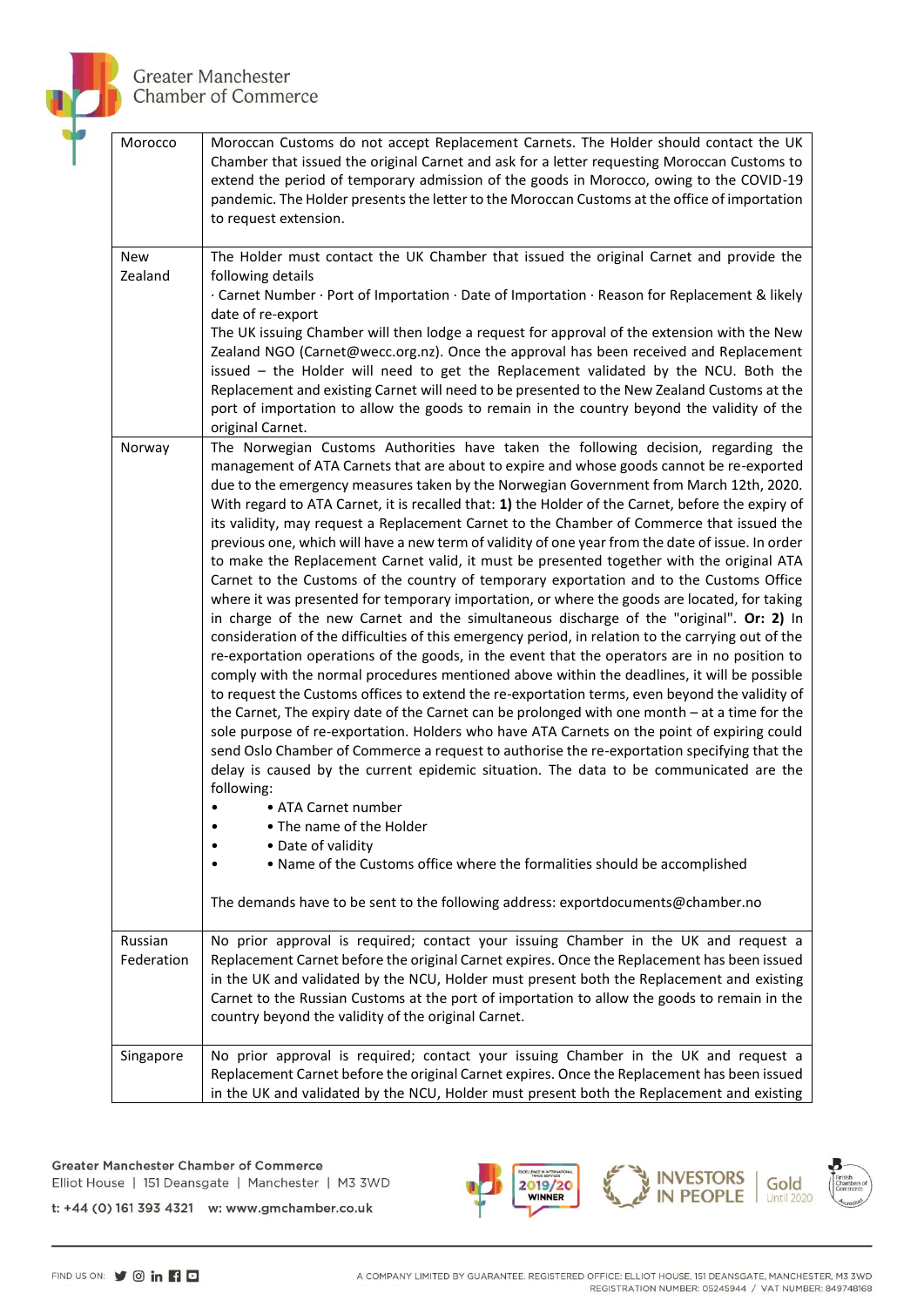

**Greater Manchester** Chamber of Commerce

|                            | Carnet to the Singaporean Customs at the port of importation to allow the goods to remain in<br>the country beyond the validity of the original Carnet.                                                                                                                                                                                                                                                                                                                                                                                                                                                                                                                                                                                                                                                                                                                                                                                                                                                                                                                                        |
|----------------------------|------------------------------------------------------------------------------------------------------------------------------------------------------------------------------------------------------------------------------------------------------------------------------------------------------------------------------------------------------------------------------------------------------------------------------------------------------------------------------------------------------------------------------------------------------------------------------------------------------------------------------------------------------------------------------------------------------------------------------------------------------------------------------------------------------------------------------------------------------------------------------------------------------------------------------------------------------------------------------------------------------------------------------------------------------------------------------------------------|
| South<br>Africa            | Contact SACCI (glennaleeh@sacci.org.za or samuelm@sacci.org.za) and request approval for<br>Replacement to be issued before the original Carnet expires. Once you have obtained approval,<br>contact your issuing Chamber in the UK and request a Replacement Carnet. Once the<br>Replacement has been issued in the UK and validated by the NCU, Holder must present both<br>the Replacement and existing Carnet to the South African Customs at the port of importation<br>to allow the goods to remain in the country beyond the validity of the original Carnet.                                                                                                                                                                                                                                                                                                                                                                                                                                                                                                                           |
| Switzerland                | No prior approval is required; contact your issuing Chamber in the UK and request a<br>Replacement Carnet before the original Carnet expires. Once the Replacement has been issued<br>in the UK and validated by the NCU, Holder must send both the Replacement and existing<br>Carnet to the Swiss Customs: Federal Customs Administration, Zollinspektorat Kreuzlingen,<br>Dienstabteilung St. Gallen, Oberstrasse 222, 9014 St. Gallen, Switzerland.                                                                                                                                                                                                                                                                                                                                                                                                                                                                                                                                                                                                                                        |
| Thailand                   | No prior approval is required; contact your issuing Chamber in the UK and request a<br>Replacement Carnet before the original Carnet expires. Once the Replacement has been issued<br>in the UK and validated by the NCU, Holder must present both the Replacement and existing<br>Carnet to the Thai Customs at the port of importation to allow the goods to remain in the<br>country beyond the validity of the original Carnet.                                                                                                                                                                                                                                                                                                                                                                                                                                                                                                                                                                                                                                                            |
| Turkey                     | Holder should contact the Turkish NGO to request details of how the temporary admission can<br>be extended serdar.moldibi@tobb.org.tr, sila.kockaya@tobb.org.tr, asli.calik@tobb.org.tr<br>A Replacement Carnet must be applied before the expiry of the original Carnet. Turkish<br>Customs may request a report on the location and situation of the goods. Such a report can be<br>produced, subject to additional service costs, by an 'authorized Customs broker acting on<br>behalf of the Customs administration. A list of the 'authorized Customs brokers' in Turkey can<br>upon request by the Turkish Ministry of Customs and Trade:<br>be provided<br>http://www.gtb.gov.tr/ Once you have obtained approval, contact your issuing Chamber in the<br>UK and request a Replacement Carnet. Once the Replacement has been issued in the UK and<br>validated by the NCU, Holder must present both the Replacement and existing Carnet to the<br>Turkish Customs at the port of importation to allow the goods to remain in the country beyond<br>the validity of the original Carnet. |
| Ukraine                    | Holder should contact the Ukraine NGO to request details of how the temporary admission can<br>be extended zav-ata@ucci.org.ua before the original Carnet expires. Once you have obtained<br>approval, contact your issuing Chamber in the UK and request a Replacement Carnet. Once the<br>Replacement has been issued in the UK and validated by the NCU, Holder must present both<br>the Replacement and existing Carnet to the Ukrainian Customs at the port of importation to<br>allow the goods to remain in the country beyond the validity of the original Carnet.                                                                                                                                                                                                                                                                                                                                                                                                                                                                                                                     |
| United<br>Arab<br>Emirates | Holder should contact the UAE Customs to request approval for extension of the temporary<br>admission before the existing Carnet expires: The UAE Federal Customs Authority, P.O. Box<br>111333, Dubai (UAE), Tel: + 9714 3119900 / Fax: + 9714 3930199. Once you have obtained<br>approval, contact your issuing Chamber in the UK and request a Replacement Carnet. Once the<br>Replacement has been issued in the UK and validated by the NCU, Holder must present both<br>the Replacement and existing Carnet to the UAE Customs at the port of importation to allow<br>the goods to remain in the country beyond the validity of the original Carnet.                                                                                                                                                                                                                                                                                                                                                                                                                                     |

**Greater Manchester Chamber of Commerce** Elliot House | 151 Deansgate | Manchester | M3 3WD